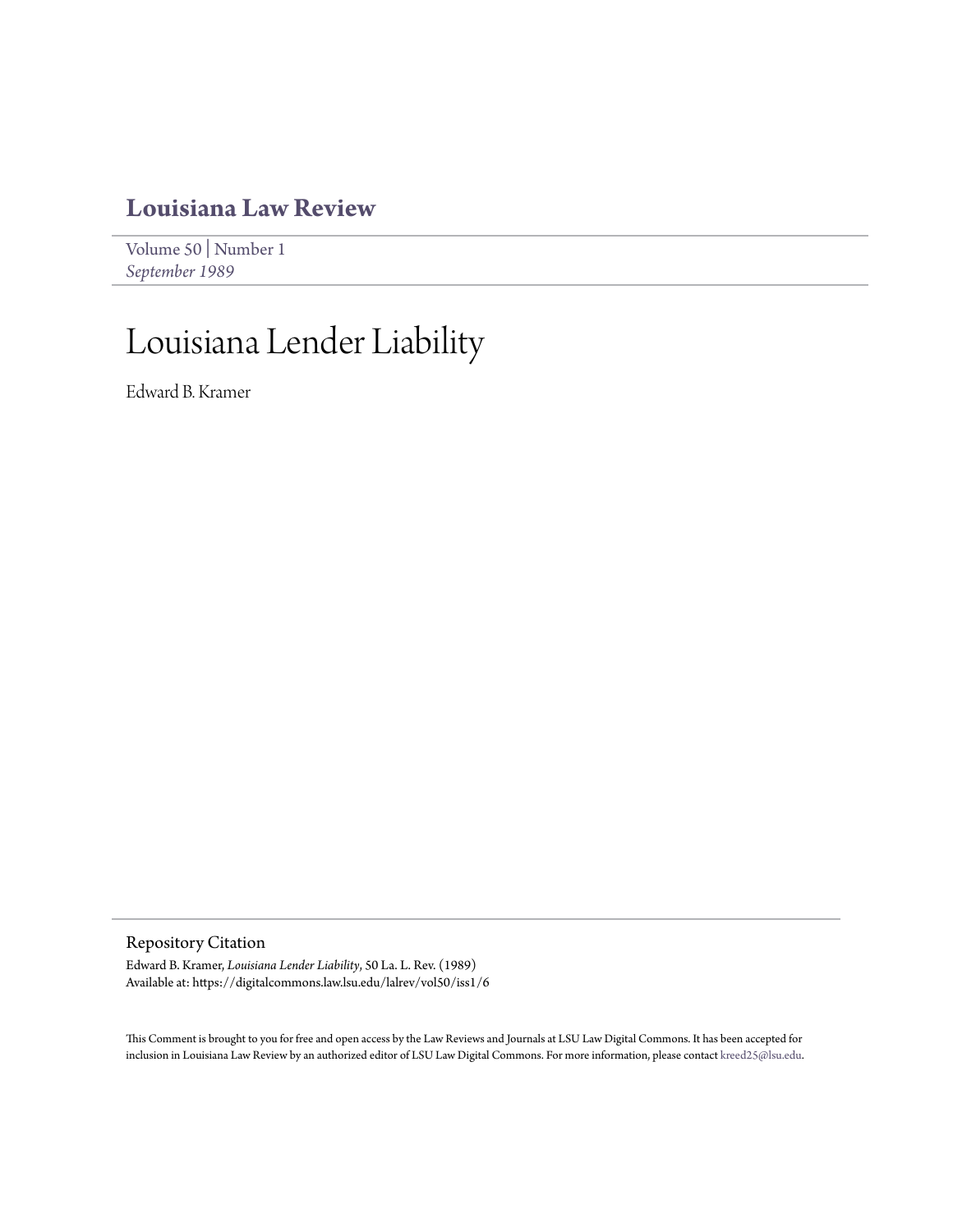# **LOUISIANA** LENDER LIABILITY

#### I. **INTRODUCTION**

The concept of lender liability has caused considerable interest in the legal community.' In these cases, borrowers sue lenders based on unreasonable conduct in negotiating and enforcing loan agreements. Borrowers seek not only to avoid repayment of loans, but also monetary damages from the lender in claims founded upon tort and contract principles.<sup>2</sup>

Suits involving claims of lender liability usually arise where a bank or other lender sues a borrower to collect a delinquent loan. The borrower countersues, claiming that the lender is liable to the borrower because of some unfair conduct on the part of the lender. These suits are common in the wake of aggressive lending policies adopted during the agricultural and energy boom of the early 1980s.

The primary objective of this comment is to examine theories of lender liability in light of the civil law. The discussion first briefly examines current common law theories of lender liability. Next, Louisiana's application of these concepts is discussed. Finally, the paper focuses on those theories of lender liability afforded **by** Louisiana's system of civil law.

#### II. THEORIES OF LENDER LIABILITY: A CORNERSTONE

The body of lender liability case law forms the basic starting point for identifying current theories of lender liability.<sup>3</sup> These common law theories of lender liability are very diverse. They include fraud,<sup>4</sup> breach

3. Some of the best known cases involving lender liability include State Nat'l Bank of El Paso v. Farah Mfg. Co., 678 S.W.2d 661 (Tex. Civ. App. 1984) and KMC Co. v. Irving Trust Co., 757 F.2d 752 (6th Cir. 1985).

*4. Farah,* 678 S.W.2d at 661.

Copyright **1989, by LOUISIANA** LAW **REVIEW.**

<sup>1. &</sup>quot;Lender liability" claims have become more frequent in response to lenders seeking to collect loans. Although societal perspectives have often prevented this type of suit, borrowers are suing lenders with more vigor. For a good primer on the subject, see Ebke and Griffin, Lender Liability to Debtors: Toward a Conceptual Framework, 40 S.W. L.J. 775 (1986). See also Comment, Good Faith Theories of Lender Liability, 48 La. L. Rev. 1181 (1988).

<sup>2.</sup> Claims of lender liability are a hybrid of tort and contract principles. Although many areas are based in tort, the most controversial is the allegation of a breach of good faith and fair dealing. See Commercial Cotton Co. v. United Cal. Bank, **163** Cal. App. 3d 511, 209 Cal. Rptr. 551 (1985).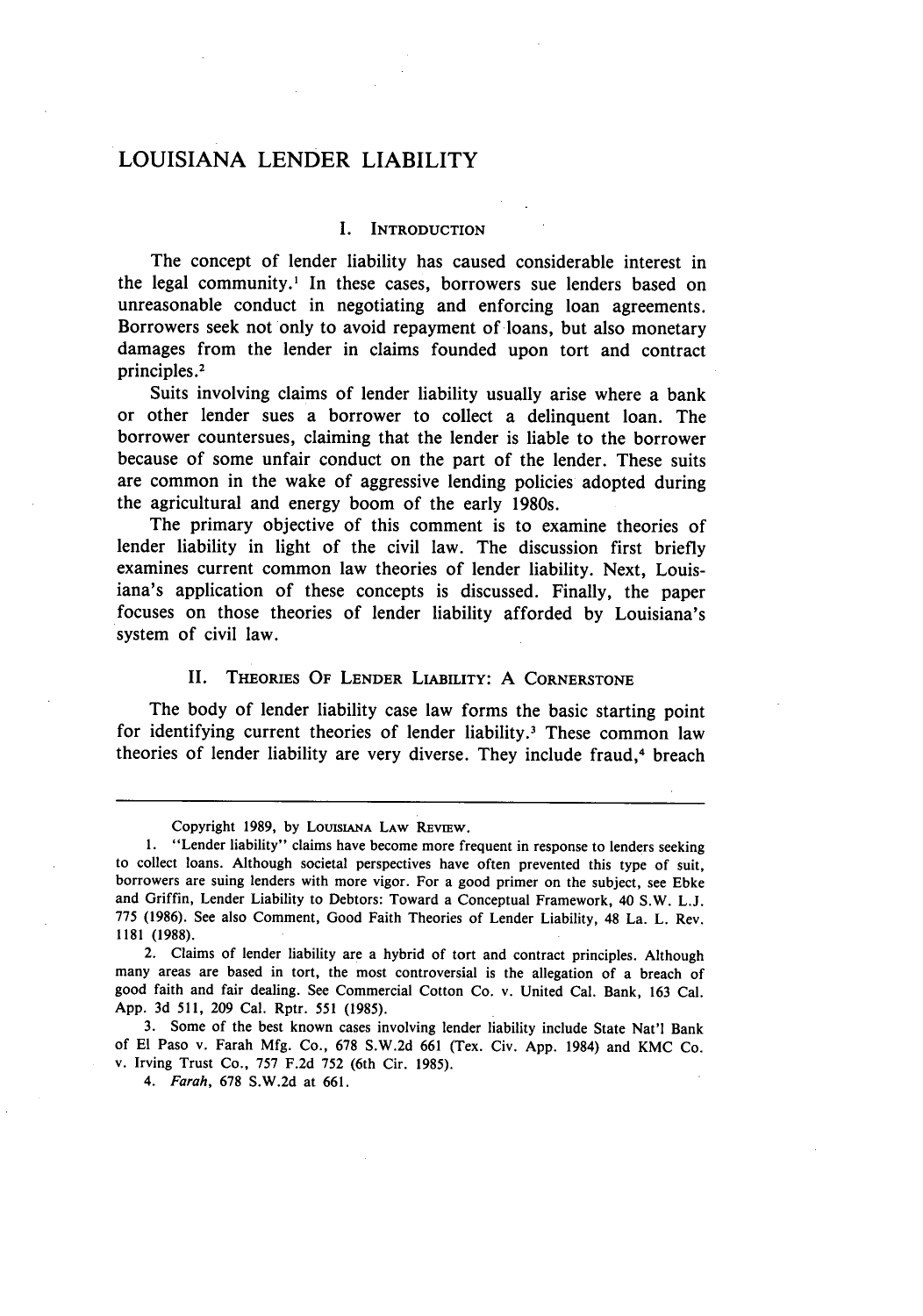of fiduciary duty,' duress, 6 tortious interference, 7 breach of implied covenant of good faith and fair dealing,<sup>8</sup> prima facie tort,<sup>9</sup> negligence,<sup>10</sup> and statutory bases including the Internal Revenue Code,<sup>11</sup> RICO,<sup>12</sup> and Federal Securities Laws.<sup>13</sup>

Many common law theories of lender liability differ slightly from jurisdiction to jurisdiction, but the underlying principles of liability stem from basic tort and contract law. 14 Historically, the civilian view of contracts, consumer law,'5 and to some extent torts differs from the common law.<sup>16</sup> The relevant difference in Louisiana is primarily in the consumer protection sector. Basically, the civil law protects consumers

**5.** Henkin, Inc. v. Berea Bank & Trust Co., 566 S.W.2d 420 (Ky. Ct. App. 1978).

*6. Farah,* 678 S.W.2d at 661.

7. In re American Lumber Co., 7 Bankr. 519 (D. Minn. 1979), aff'd, 5 Bankr. 470 (D. Minn. 1980).

8. First Nat'l Bank v. Twombly, 689 P.2d 1226 (Mont. 1984).

9. Centerre Bank v. Distributors, Inc., 705 S.W.2d 42 (Mo. Ct. App. 1985).

10. Berkline Corp. v. Bank of Miss., 453 So. 2d 699 (Miss. 1984).

**11.** This cause of action involves a lender becoming involved with the payroll of a borrower. If the lender fails to remit certain withholding taxes, it may be liable. See I.R.C. §§ 3505(a) and (b) (1982), which state:

**[I]f** a lender ... who is not an employer ... pays wages directly to such an employee . . . such lender . . . shall be liable in his own person . . . to the United States in a sum equal to the taxes (together with interest) required to be deducted and withheld from such wages by such employer.

12. See the Racketeer Influenced and Corrupt Organizations Act (RICO), 18 U.S.C. §§ 1961-68 (1982 & Supp. IV 1986), which provides in § 1962:

It shall be unlawful for any person who has received any income derived, directly or indirectly, from a pattern of racketeering activity or through collection of an unlawful debt . . . to use or invest, directly, or indirectly, any part of such income, or the proceeds of such income, in acquisition of any interest in, or the establishment or operation of, any enterprise which is engaged in, or the activities of which affect, interstate or foreign commerce.

13. See the Securities Act of 1933, § 15, 15 U.S.C. § 770 (1982) which provides: Every person who, by or through stock ownership, agency, or otherwise, pursuant to or in connection with an agreement or understanding with one or more other persons by or otherwise, controls any person . . . shall also be liable jointly and severally with and to the same extent as such controlled person

See also Securities Exchange Act of 1934, § 20(a), 15 U.S.C. § 78t(a) (1982 & Supp. IV 1986).

14. See supra note 3.

15. See Hersbergen, Consumer Protection, Developments in the Law, 1982-1983, 44 La. L. Rev. 267 (1983).

16. Although Louisiana Civil Code article 2315 allows for the importation of common law tort theory, the civilian view still differs. For example, Louisiana has only recently adopted the old common law theory of tortious interference with contractual rights. See 9 to 5 Fashions, Inc. v. Spurney, 538 So. 2d 228 (La. 1989).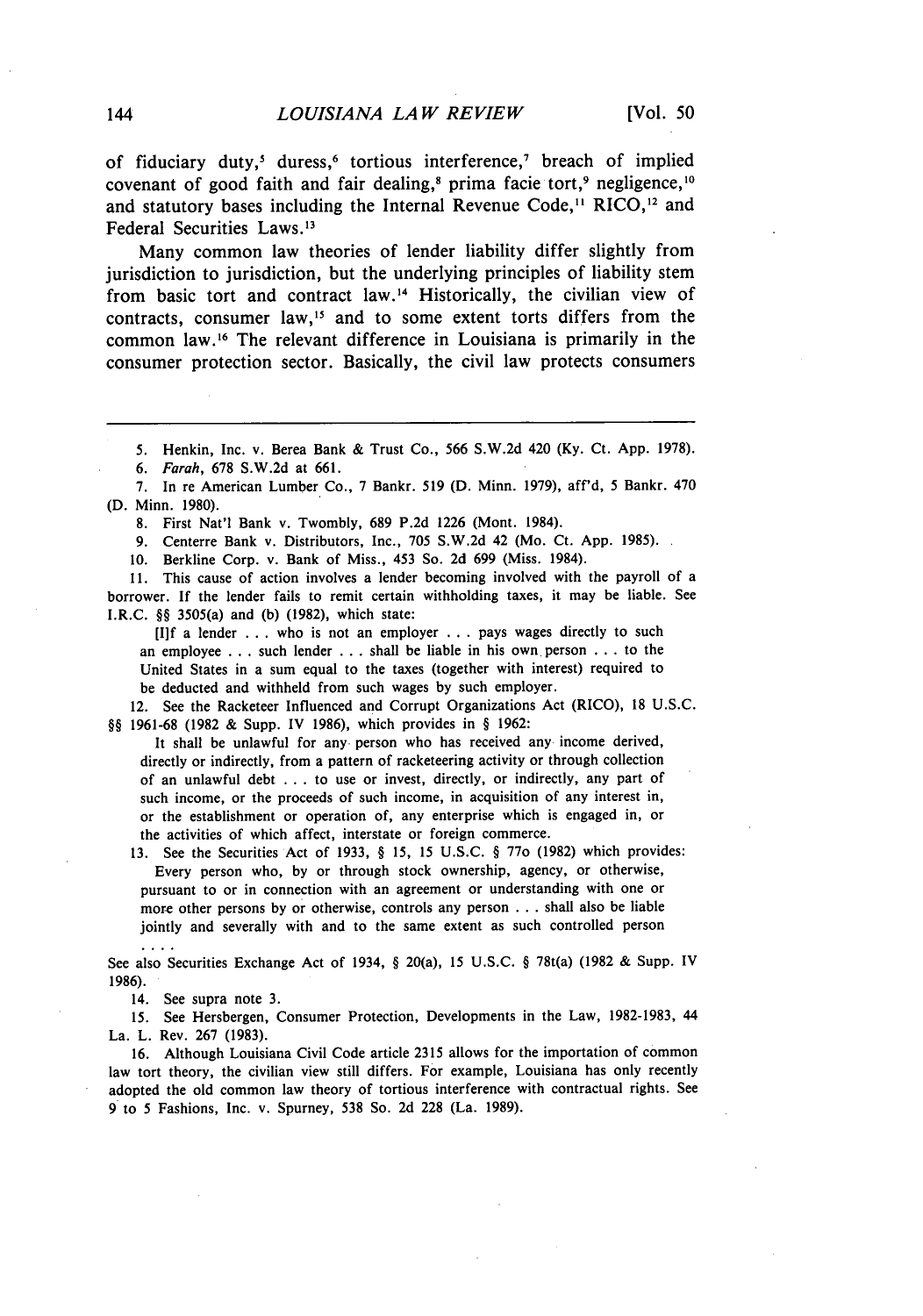more than the common law. This difference allows theories of lender liability that are not available elsewhere to emerge in Louisiana. **<sup>17</sup>**

## *A.* Breach of *Fiduciary Duty*

**A** common allegation of lender liability involves the breach of a fiduciary duty-a fiduciary relationship must develop between the parties before liability **can** be imposed."8 The imposition of liability depends largely upon the relative sophistication of the parties.<sup>19</sup> The lender usually becomes a fiduciary when it has elicited or coerced the borrower's trust and assumed a controlling position with regard to the debtor. Once accorded fiduciary status, the lender is held to a standard whereby his actions must not misuse this control. Misuse of this position may subject the lender to a claim of lender liability.20

In the leading Louisiana case, *Busby v. Parish National Bank,21* the first circuit held that no fiduciary relationship arose between a borrower and a lender even though the lender, knowledgeable in the area of Small Business Administration loans, offered to "help" the debtors if the S.B.A. denied the loan.<sup>22</sup> The first circuit reversed the jury's verdict of **\$75,000** for the plaintiff.

The court looked at two considerations. First, the plaintiffs did not fully indicate their expectancies as to what the bank's alleged "help" meant.<sup>23</sup> Secondly, the court placed weight on the fact that the borrowers were accompanied by counsel at meetings with bank officials.<sup>24</sup> The court determined that the plaintiffs "could not justifiably rely on these

21. 464 So. 2d 374 (La. App. 1st Cir. 1985).

22. In addition to the offer of "help," the borrower also alleged that **1)** the bank led plaintiffs to believe the guaranty ratio it would propose to the Small Business Association **(S.B.A.)** would be 50/50 and 2) the bank represented that it would complete an **1-4** form in connection with plaintiff's S.B.A. application, 464 So. 2d at 377.

23. The bank agent denied making this statement. Id. at 376.

24. The court may have been of the opinion that the presence of plaintiff's counsel at the meeting with the bank was an indication that the parties were dealing at arm's length.

<sup>17.</sup> The abuse of rights doctrine and the special responsibilities under Louisiana Civil Code article 2474 are two examples.

**<sup>18.</sup>** This duty encompasses more than a lender's ordinary duties of care, such as crediting accounts and advising of the correct amount of money due. It develops when a lender takes an active role in the business affairs of its customer.

<sup>19.</sup> Some bank/customer relationships are inherently fiduciary in nature. A dealer floor-plan loan for a borrower involved in selling automobiles and mobile homes is an example.

<sup>20.</sup> If a lender is accorded the status of a fiduciary and this duty is breached, the claims of the debtor may be equitably subordinated to other creditors. See Note, Equitable Subordination and Analogous Theories of Lender Liability: Toward a New Model of "Control," 65 Tex. L. Rev. 801 (1987).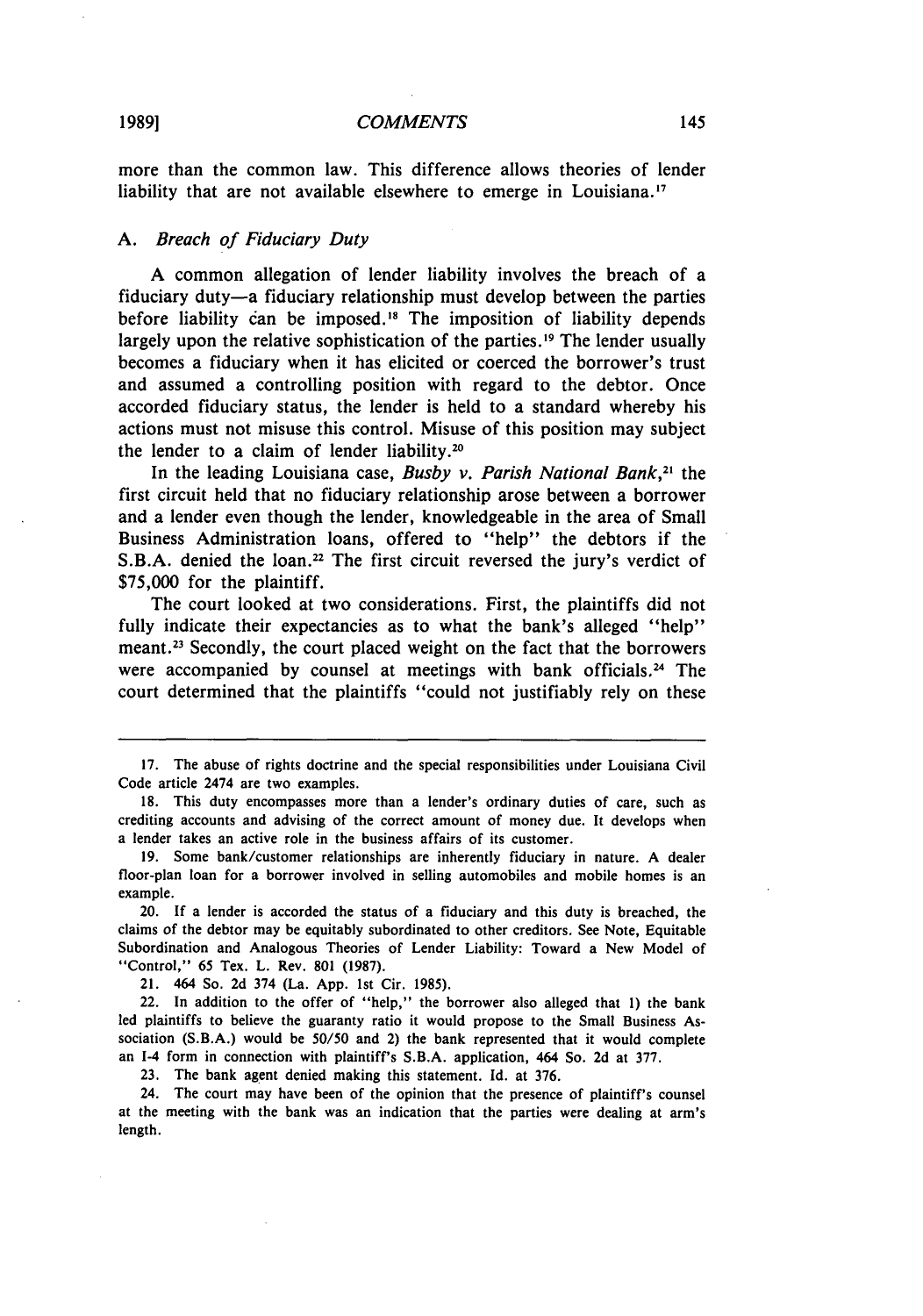statements as a commitment to provide a  $\alpha$  loan<sup> $125$ </sup> and concluded that " no fiduciary relationship existed between plaintiffs and the bank."  $26$ 

Strikingly, the court in *Busby* found "no basis in our law for the imposition of a fiduciary duty upon the bank.<sup>''27</sup> This contradicts the supreme court in *Scott v. Bank of Coushatta,* which declared that "article 2315 has been utilized by Louisiana courts to impose tort liability against banks that have violated clear fiduciary duties to their customers."<sup>28</sup> The fact that other Louisiana decisions recognize fiduciary relationships may limit *Busby.* However, the language of *Busby* still exists as an avenue to stifle potential fiduciary duty claims.

The large number of fiduciary duty cases across the country<sup>29</sup> indicates that litigation over fiduciary duties will surely be seen again, at least at common law. As Louisiana courts become accustomed to this cause of action in the lender liability arena, it may become a primary basis for the imposition of a lender's liability in Louisiana.

#### *B. Negligent Misrepresentation*

Louisiana has recognized a cause of action for negligent misrepresentation in suits involving lender liability.<sup>30</sup> This cause of action is based on Civil Code articles 2315 and 2316. In *White v. Lamar Realty*<sup>31</sup> the court stated that the code "affords a broad ambit of protection for persons damaged by intentional and negligent acts of others" sufficient to create a cause of action for negligent misrepresentation.<sup>32</sup> Further, *Josephs v. Austin*<sup>33</sup> noted that negligent misrepresentation "is in its infancy in Louisiana."<sup>34</sup> But, "it is a concept consistent with the policies

29. See Stewart v. Phoenix Nat'l Bank, 49 Ariz. 34, 64 P.2d 101 (1937) (very early case finding a relationship of "trust and confidence"); Barnett Bank v. Hooper, 498 So. 2d 923 (Fla. 1986) (finding a relationship of fiduciary duty on the part of a bank); and Barrett v. Bank of America, 183 Cal. App. 3d 1362, 229 Cal. Rptr. 16 (1986) (finding a "quasi-fiduciary" relationship).

30. This was another cause of action recognized by the court in Busby v. Parish Nat'l Bank, 464 So. 2d 374 (La. App. 1st Cir. 1985).

31. 303 So. 2d 598 (La. App. 2d Cir. 1974).

32. Id. at 601. See also Devore v. Hobart Mfg. Co., 367 So. 2d 836 (La. 1979) and Josephs v. Austin, 420 So. 2d 1181 (La. App. 5th Cir.), writ denied, 427 So. 2d 870 (1983).

33. 420 So. 2d 1181 (La. App. 5th Cir.), writ denied, 427 So. 2d 870 (1983).

34. Id. at 1185.

<sup>25. 464</sup> So. 2d at 378.

<sup>26.</sup> Id. at 379.

<sup>27.</sup> Id.

<sup>28.</sup> 512 So. 2d 356, 364 (La. 1987) (Calogero, J. on rehearing). The court cited Coburn v. Commercial Nat'l Bank, 453 So. 2d 597 (La. App. 2d Cir. 1984) and State Bank of Commerce v. Demco of La., Inc., 483 So. 2d 1119 (La. App. 5th Cir. 1986), as authority.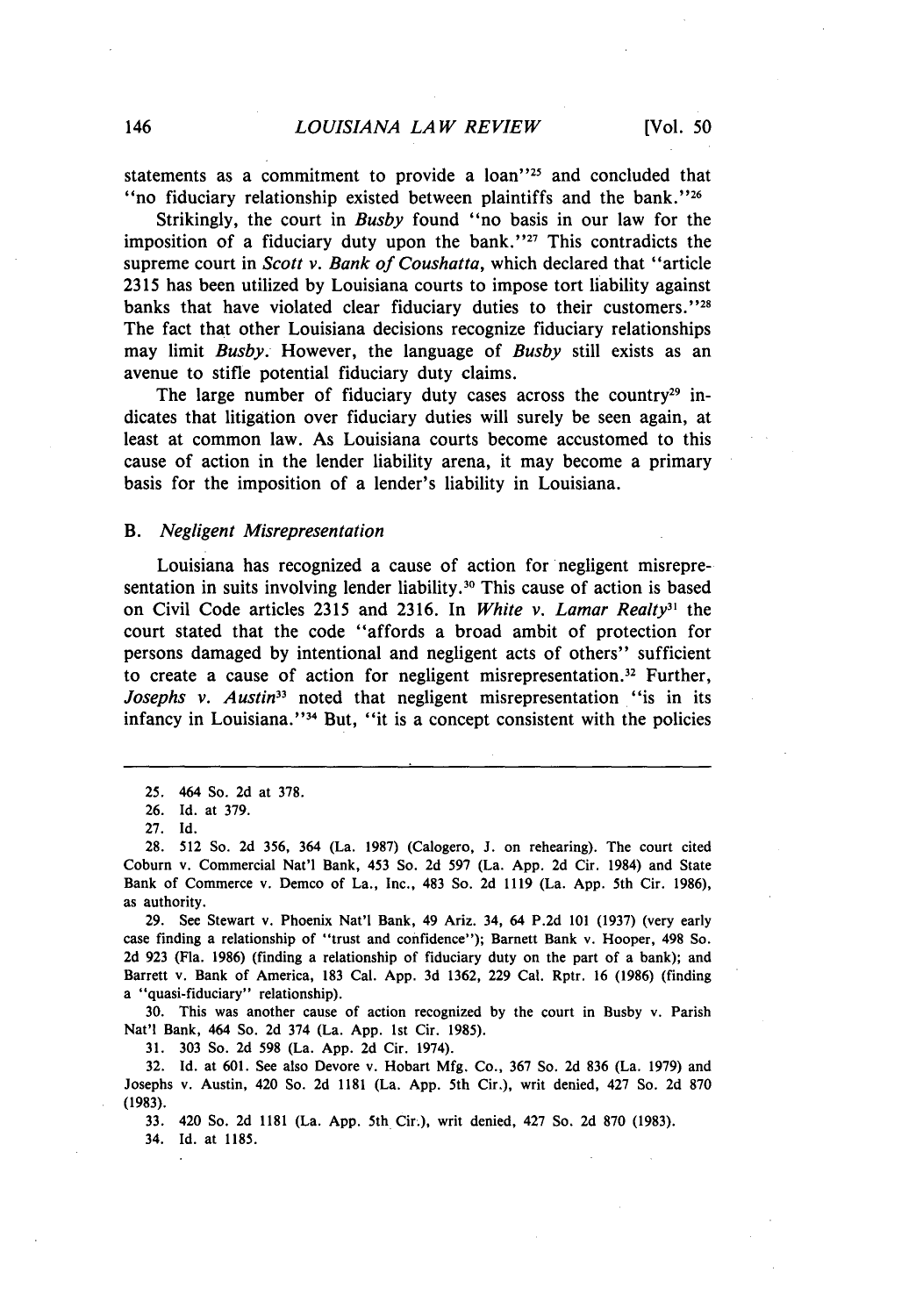#### *COMMENTS*

of the civil code."<sup>35</sup> This language indicates that the courts are more sympathetic to this cause of action than to breach of fiduciary duty, possibly because proving a fiduciary duty is a **highly** subjective undertaking, while negligent misrepresentation is more concrete.

Basically, to succeed in a cause of action under negligent misrepresentation, the borrower must show that the lender has represented some aspect of their relationship in a false and negligent manner. In order to recover, a plaintiff must establish: **(1)** a legal duty on the part of the defendant to supply correct information to the plaintiff; (2) a breach of this duty; and **(3)** damages to plaintiff as a result of his justifiable reliance upon the misrepresentation.<sup>36</sup>

There is a split in Louisiana circuit courts as to whether the tortfeasor (lender) must possess a pecuniary interest in the misrepresentation. Some circuits require this element. For example, in *Dousson v. South Central Bell*<sup>7</sup> the fourth circuit required a showing of the defendant's pecuniary interest in the misrepresentation. <sup>3</sup> 1 Yet, in *Cypress* Oilfield Contractors *v.* McGoldrick *Oi9* the third circuit made no mention of a pecuniary interest requirement.<sup>40</sup>

Theoretically speaking, the phrase "pecuniary interest" may mean either a conscious effort to obtain some financial gain or a circumstance that exists independent of the will of either party. If the cause of action is based on negligence, then requiring a pecuniary interest would seem illogical, 41 because **by** definition a negligent tortfeasor does not plan his actions. Furthermore, if this circumstance existed without the bank's effort, then the bank will be sheltered **by** sheer luck: namely, the lack of a pecuniary interest.

In *Busby*,<sup>42</sup> the plaintiffs alleged that the bank's assurances of "help" misled them into a feeling of security. The court, denying the plaintiff's

**1989]**

**<sup>35.</sup> Id.**

**<sup>36.</sup>** Busby v. Parish Nat'l Bank, 464 So. **2d** 374, **377** (La. **App. 1st** Cir. **1985).**

**<sup>37.</sup>** 429 So. **2d** 466, (La. **App.** 4th Cir. **1983).**

**<sup>38.</sup>** The court relied on Restatement (Second) of Torts, **§ 552,** which states: **(1)** One who, in the course of his business, profession or employment, or in any other transaction in which he has a pecuniary interest, supplies false information for the guidance of others in their business transactions, is subject to liability for pecuniary loss caused to them **by** their justifiable reliance upon the information, if he fails to exercise reasonable care or competence in obtaining or communicating the information.

**<sup>39. 525</sup>** So. **2d 1157** (La. **App. 3d** Cir. **1988).**

<sup>40. &</sup>quot;In order for the doctrine to apply, three cumstances [sic] must occur: **(1)** there must be a legal duty on the part of the defendant to supply correct information; (2) there must be a breach of that duty; and **(3)** the breach must have caused damages to the plaintiff." **525** So. **2d** at **1162.**

<sup>41.</sup> Because negligence is a lack of care, the concept envisions no intent either to do or not to do an act.

<sup>42. 464</sup> So. **2d** 374 (La. **App. 1st** Cir. **1985).**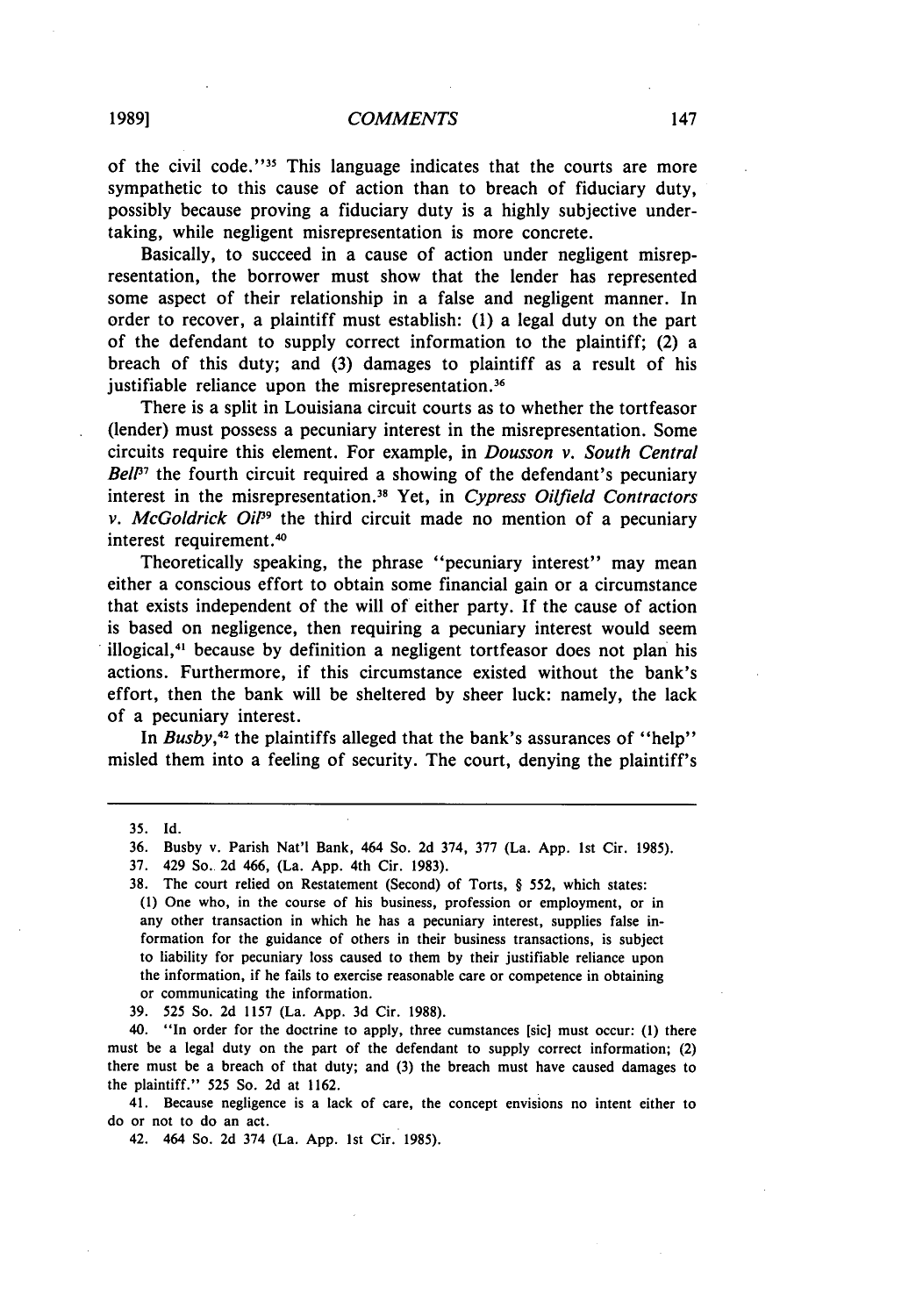claim for negligent misrepresentation, noted that the plaintiffs "could not have reasonably construed the allegations as an unqualified loan commitment from the bank."<sup>43</sup> Furthermore, the court found that the defendant did not rely on the plaintiff's assertion of this alleged "help."<sup>44</sup> The court did note, however, that the cause of action for negligent misrepresentation did exist in Louisiana.

### *C. Fraud*

Fraud is almost always included in the gumbo of allegations made by the borrower. This is because fraud is "as versable as human ingenuity."<sup>45</sup> Fraud is defined as a "misrepresentation or suppression of the truth made with the intention either to obtain an unjust advantage for one party or to cause a loss or inconvenience to the other."<sup>46</sup> Allegations of fraud can also be used to obtain a trial by jury<sup>47</sup> and a finding of fraud entitles plaintiff to attorney's fees and damages. <sup>48</sup>

Because of the remedies afforded successful claims of fraud, it is not surprising that the courts are reluctant to find fraud on the part of a lender.<sup>4</sup> 9 A simple, but classic example, *Motors Insurance Company v. Isadore*,<sup>50</sup> provides a foundation. In this case, the lender's agent fraudulently represented to the illiterate defendant that it was necessary for him to sign a note, or lose his driver's license, as he was recently involved in an auto accident.<sup>51</sup> The court had little difficulty in finding fraud on the part of the lender. $52$ 

A logical expansion of *Isadore* is to apply it to lenders who require guarantees or additional mortgage agreements from the borrower. For example, if a lender were to require a borrower to sign a larger guaranty, mortgage, or loan commitment under some false pretense, fraud might result. Often a false pretense develops when a lender threatens action

48. La. Civ. Code art. 1958.

49. "One who alleges fraud has the burden of establishing it by legal and convincing evidence, since fraud is never presumed. To establish fraud, exceptionally strong proof must be adduced." Sanders v. Sanders, 222 La. 233, 62 So. 2d 284 (1952); Fitch v. Broussard, 156 So. 2d 127 (La. App. 3d Cir. 1963). See also Motors Ins. Co. v. Isadore, 227 So. 2d 651, 653 (La. App. 3d Cir. 1969).

50. 227 So. 2d 651 (La. App. 3d Cir. 1969).

**51.** No mention was made as to why the bank required the note. Presumably, the bank had financed the initial purchase of the auto and was left without collateral to secure the debt to the uninsured Isadore.

52. "Our conclusion is that the note is void because of fraud and misrepresentation **.... "** 227 So. 2d at 653.

<sup>43.</sup> Id. at 378.

<sup>44.</sup> See text accompanying note 25.

<sup>45.</sup> Blachly v. United States, 380 F.2d 665, 671 (5th Cir. 1967).

<sup>46.</sup> La. Civ. Code art. 1953.

<sup>47.</sup> See La. Code Civ. P. art. 1732(2).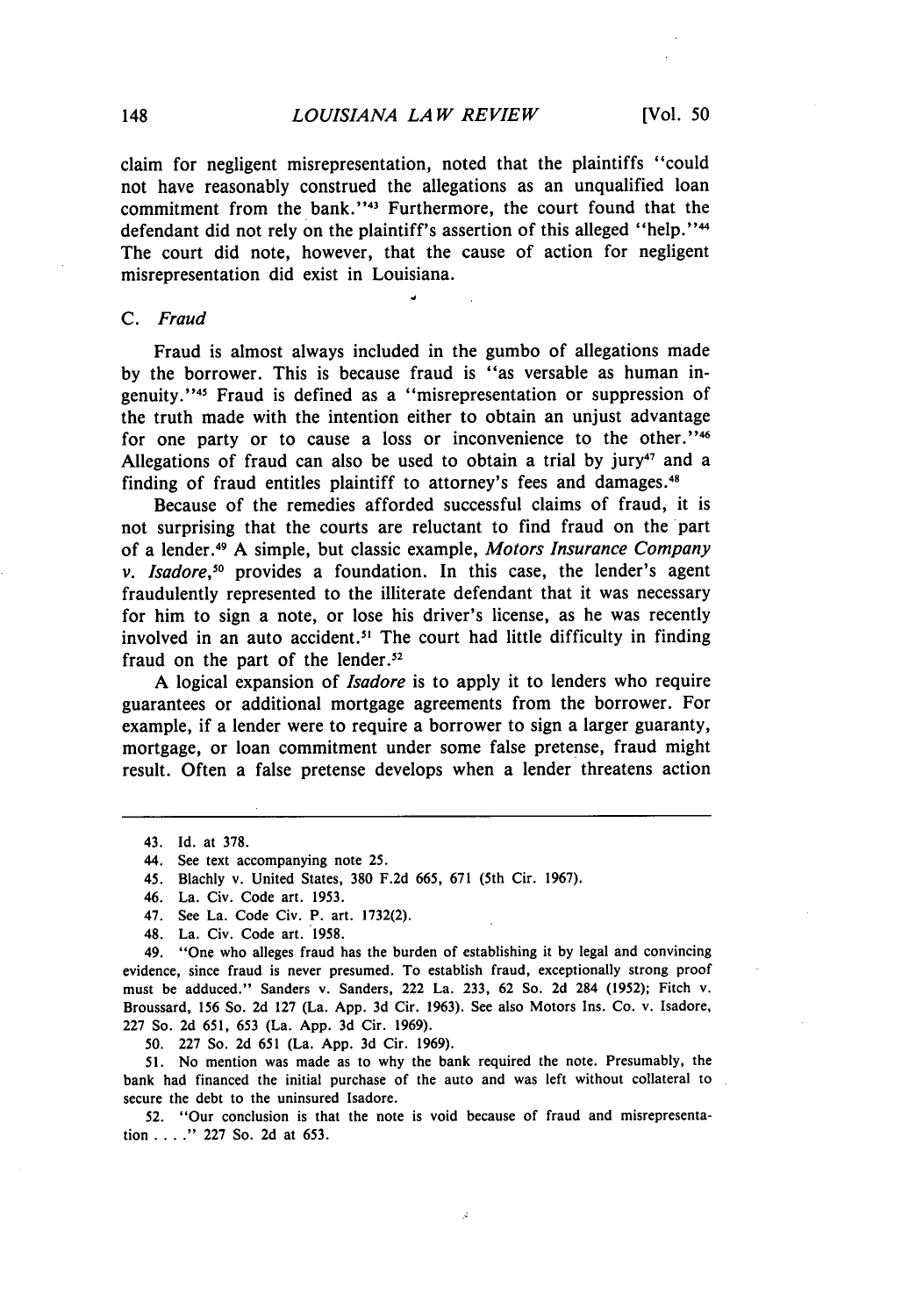that it has no right or intention to perform or when some other "trickery, artifice, or device" is employed to induce the signature.<sup>53</sup>

An examination of the recent Texas case *State National Bank of El Paso v. Farah Manufacturing Company<sup>54</sup> provides insight as to how* a lender liability case of fraud may arise. The borrower was a familyowned apparel manufacturer. Because of the losses, Mr. Farah was replaced as chief executive officer. The banks amended their loan agreements to include that any change in the executive management will be an event of default on the outstanding loans. When Mr. Farah attempted to be re-elected to the board, the banks threatened to call their loans." The court found the lenders liable for fraud, duress, and interference with corporate governance. As to the issue of fraud, the court held that acceleration clauses cannot be used offensively, such as for commercial advantage of the creditor, and do not permit acceleration where the facts make it unjust or oppressive.<sup>56</sup>

#### III. LOUISANA **LENDER LIABILITY**

There are several areas of Louisiana law that offer potential basis for liability on the part of a lender. These areas include classifying the borrower as a consumer, abuse of rights, tortious interference with business, and tortious interference with contract. Each will be discussed in turn.

#### *A. The Borrower As A* Consumer

Louisiana, following the civilian tradition, has a policy of protecting the consumer. 7 The supplier in Louisiana, to maintain good faith, has an affirmative obligation to properly advise the consumer.<sup>58</sup> This rule recognizes that a seller usually has greater knowledge and sophistication regarding a transaction than a buyer. Louisiana Civil Code article 2474 acknowledges this by requiring the seller to "explain himself clearly"

<sup>53.</sup> See Helmcamp v. InterFirst Bank, 685 S.W.2d 794, (Tex. Civ. App. 1985) (representations by an officer of a bank that "you will not lose a penny" created a basis for fraud).

<sup>54. 678</sup> S.W.2d 661 (Tex. Civ. App. 1984).

<sup>55.</sup> In fact, the lenders had no such intention. Id. at 664.

<sup>56. 678</sup> S.W.2d at 667.

<sup>57.</sup> See 2 S. Litvinoff, Obligations § 54, at 71-74, in 7 Louisiana Civil Law Treatise (1975).

<sup>58.</sup> See Mixon v. Brechtel, 174 So. 283 (La. App. Orl. 1937) (finding that a "person holding himself out . . . as skilled in any . . . trade is liable to [those] putting themselves in his charge") and Hersbergen, Unconscionability: The. Approach of the Louisiana Civil Code, 43 La. L. Rev. 1315 (1983).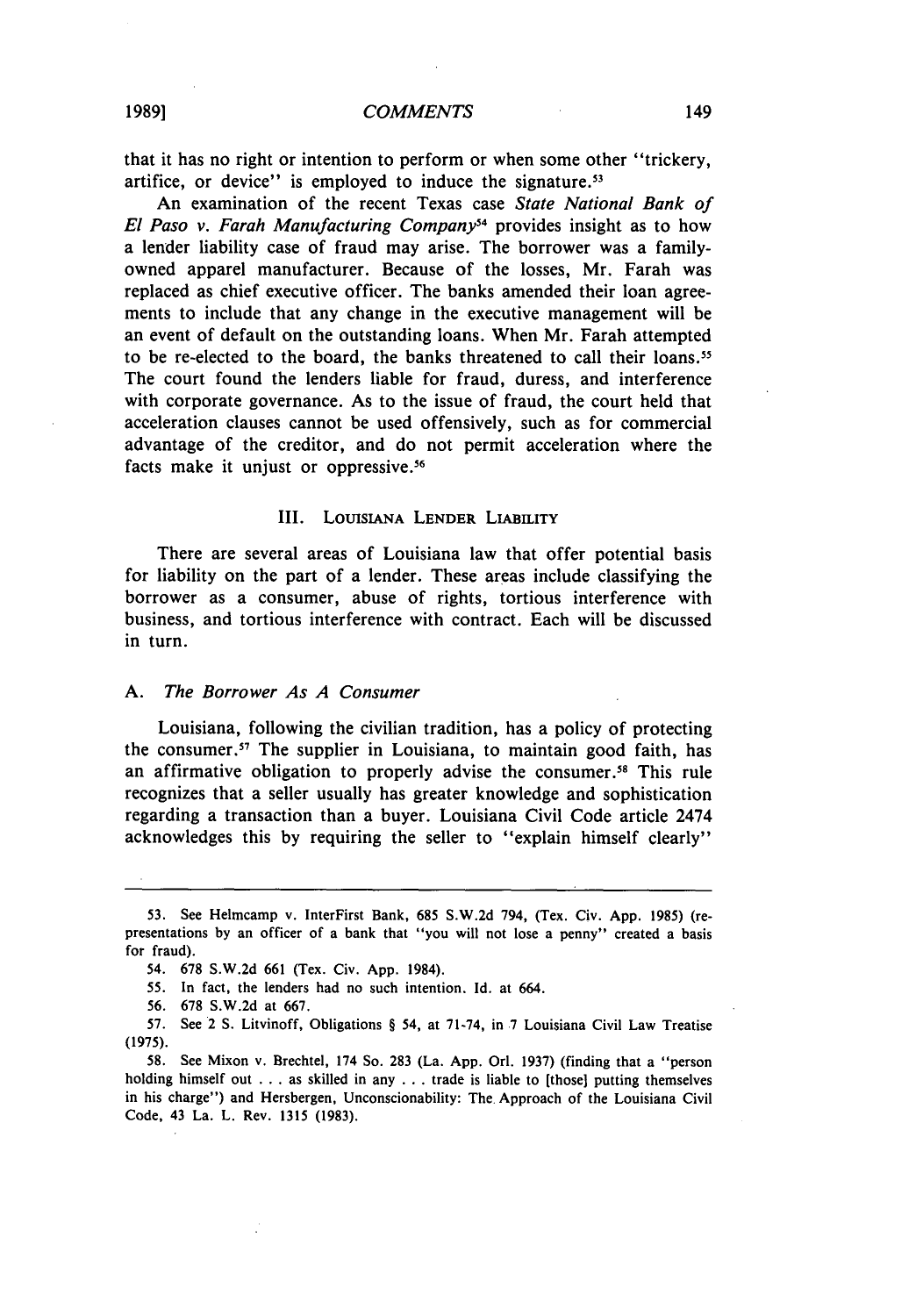regarding "the extent of his obligations."<sup>59</sup> Furthermore, this article provides that "any obscure or ambiguous clause is construed against him."60

In practice, the courts have interpreted this statute to mean the more sophisticated supplier often must "affirmatively act as an advisor to the consumer."<sup>61</sup> Louisiana has applied these rules, by analogy, to a broad range of suppliers including a contractor,<sup> $62$ </sup> a lessor,<sup> $63$ </sup> and even a loan company.<sup>64</sup> In these cases, the courts have acknowledged that the more sophisticated party has an obligation to advise the less sophisticated party regarding the transaction.

Theoretically speaking, it is much easier to prove a lender's liability under these articles because the lender, if more sophisticated, has an affirmative duty to advise.<sup>65</sup> In practice, if the more sophisticated lender does not advise, liability may be imposed upon it. On the other hand, if the lender does advise, it may be developing an unwanted fiduciary relationship. In fact, this area is fertile ground for developments in lender liability because the civil law, unlike the common law, maintains a strict adherence to the principle that the sophisticated party who does not advise of potential defects should be responsible.<sup>66</sup> The extent of the "defects" is, of course, unknown, but it may even encompass the duty to inform the commercial borrower that the borrower's venture is unsound.

The seller is bound to explain himself clearly respecting the extent of his obligations: any obscure or ambiguous clause is construed against him.

60. La. Civ. Code art. 2056 and 2057 are also relevant. They state:

In case of doubt that cannot be otherwise resolved, a provision in a contact must be interpreted against the party who furnished its text.

A contract executed in a standard form of one party must be interpreted, in case of doubt, in favor of the other party.

In case of doubt that cannot be resolved, a contract must be interpreted against the obligee and in favor of the obligor of a particular obligation.

Yet, if the doubt arises from a lack of necessary explanation that one party should have given, or from the negligence or fault of one party, the contract must be interpreted in a manner favorable to the other party, whether obligee or obligor.

61. 43 La. L. Rev. at 1347, quoting Mixon v. Brechtel, 174 So. at 283.

62. Governor Claiborne Apts. v. Attaldo, 231 La. *85,* 90 So. 2d 787 (1956),

63. Equilease Corp. v. Hill, 290 So. 2d 423 (La. App. 4th Cir. 1974).

64. United Cos. Mtg. & Inv. v. Estate of McGee, 372 So. 2d 622 (La. App. 1st Cir. 1977).

65. For purposes of prescription, it is interesting to speculate whether an action under this article is a tort or is a breach of a contract. See supra note 2.

66. The common law follows the maxim of caveat emptor.

<sup>59.</sup> La. Civ. Code art. 2774 reads: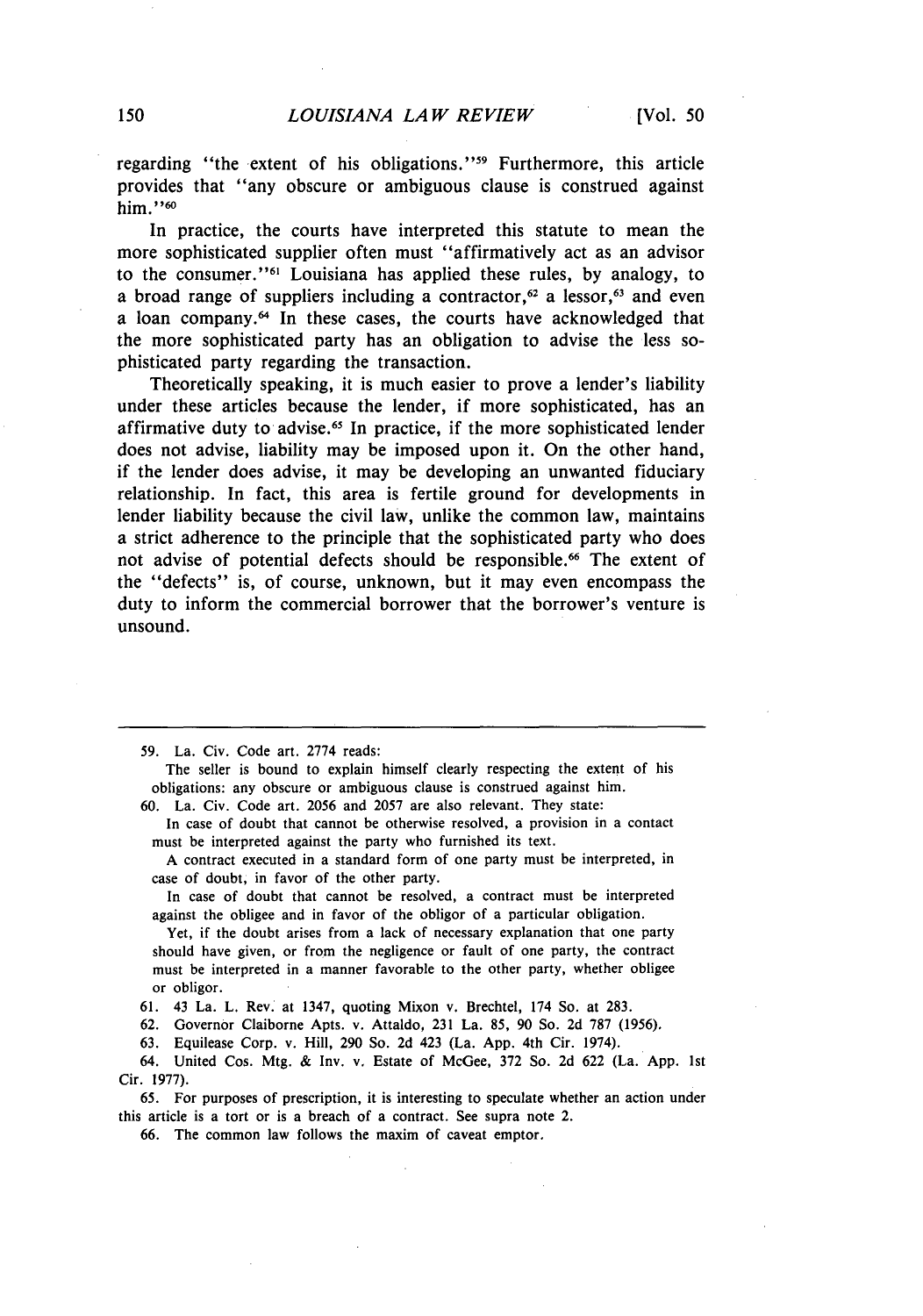An interesting case in this area is *Kunnes v. Bryant*,<sup>67</sup> in which a homeowner sued a painter who had contracted to paint over a surface that was previously painted with creosote. The painter did not inform the homeowner that the result would not be satisfactory. The court stated that "an expert painter should advise an owner as to the possibility that an unsatisfactory result will be obtained."<sup>68</sup> However, the court found that the homeowner knew from previous experience that the paint probably would not seal. Consequently, it found the painter not liable.

In a lender liability context, this effect is best illustrated by the discrepancy in the level of sophistication between a rural farmer (borrower) and a banker (lender). The banker may be under an affirmative duty to advise the borrower of, inter alia, what type of crop to plant. But this places the lender in a precarious position. As noted before, if the lender advises, it may be developing an unwanted fiduciary relationship. But if the lender fails to advise it may be liable under the stated provisions of the civil code.<sup>69</sup>

While this basis of liability has yet to be litigated in the context of a lender liability action, it has a sound basis in both legislation and jurisprudence. Further, it provides a basis of a unique lender liability action that is not found at common law.

#### *B. Abuse Of Rights*

The doctrine of abuse of rights affords another basis for a lender's liability in Louisiana.<sup>70</sup> Closely akin to the common law theory of prima facie tort, this action applies when a legal right is exercised without benefit to the owner or with a purpose other than that for which it was granted.<sup>71</sup> At common law, prima facie tort is a "lawful act unjustifiably performed with an intent to harm another." $72$ 

One of the most striking examples of this cause of action in a lender liability context is the case of *Centerre Bank v. Distributors,*

68. Id. at 874.

70. For a discussion of the common law counterpart, prima facie tort, see Maitland, The Forms of Actions at Common Law 4-5 (1941); G. Alexander, Commercial Torts § 6.1 (1973); and Aikens v. Wisconsin, 195 U.S. 194, **25 S.** Ct. 3 (1904) (defining prima facie tort as the intentional infliction of temporal damages.)

71. See Morse v. J. Ray McDermott & Co., 344 So. 2d 1353 (La. 1977).

72. Porter v. Crawford & Co., 611 S.W.2d 265, 268 (Mo. Ct. App. 1980) (finding plaintiff had a cause of action in prima facie tort against an insurer which intentionally stopped payment on a check).

<sup>67. 49</sup> So. 2d 872 (La. App. Orl. 1951).

<sup>69.</sup> It would be interesting to see if a cause of action could be maintained against a lender who knows that the borrower is unable to repay the sums loaned. Under this theory, the lender, skilled in financial matters should advise the customer of his inability to pay.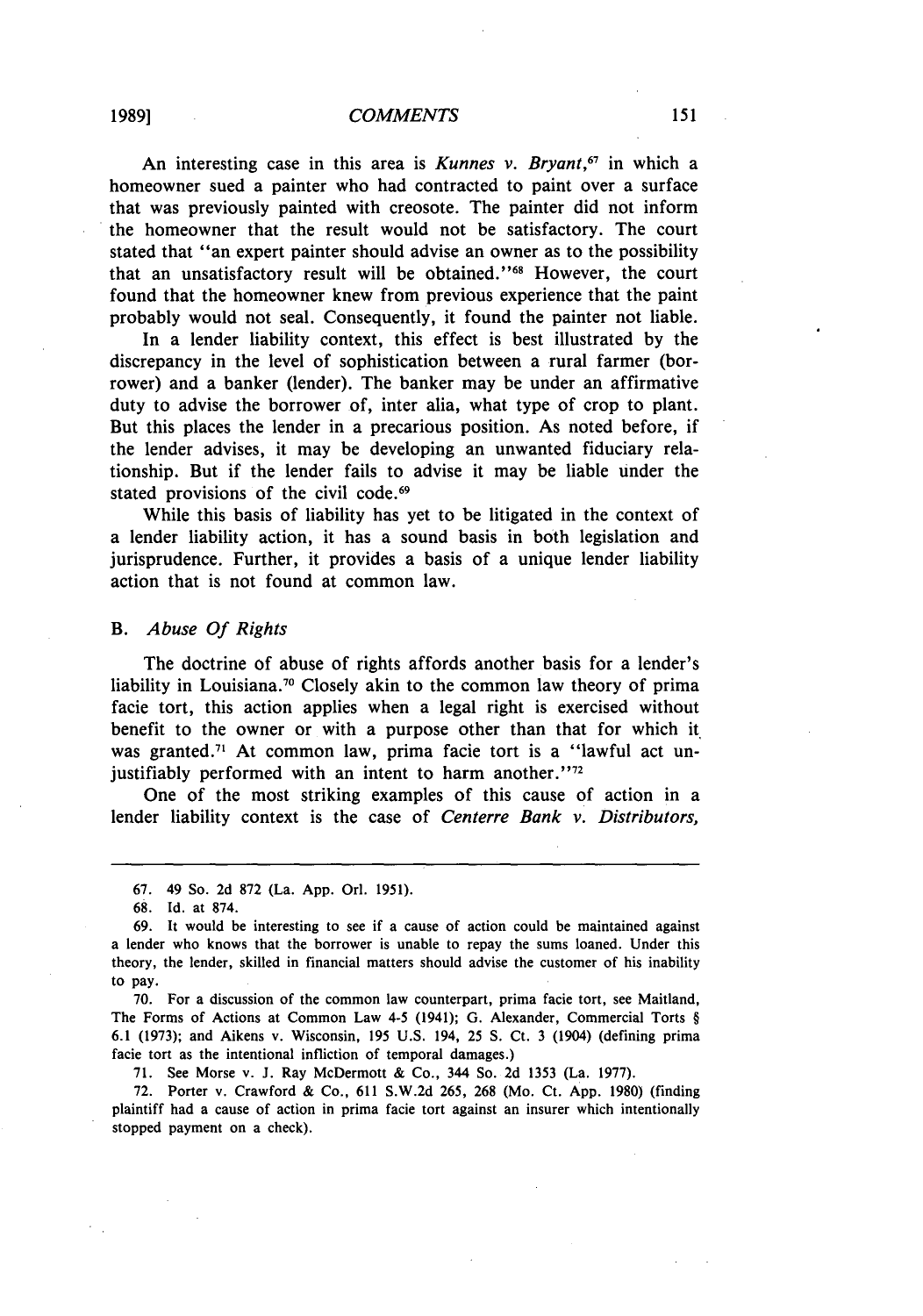*Inc.73* Although this case arises in Montana, it illustrates how this cause of action is employed. The lender in *Centerre* was sued by the borrower for wrongfully calling a \$900,000 secured demand note. The lender, apparently concerned with the decreasing value of the security and under pressure from bank examiners, took possession of the security and the accounts receivable of the borrower. The trial court ruled for the borrower and awarded \$3 million in damages. 74 The court of appeals reversed, citing a justifiable legitimate business interest to reduce losses resulting from high risk loans. <sup>75</sup>

Abuse of rights is an equitable doctrine. It provides a remedy where another has exercised a "right" but has committed a "wrong" in so doing. What is peculiar in a case of lender liability is that the lender can actually exercise a right that it has, but still be liable if it is unjustifiable and adverse to the borrower.

The factors that the court will apply in finding an abuse of rights have been established as follows:

(1) The lender is exercising the right exclusively for the purpose of harming the borrower, or the lender's predominate motive is to cause harm;

(2) The lender has no serious and legitimate interest that is worthy of judicial protection;

(3) The lender exercises the right in violation of moral rules, good faith or elementary fairness; or,

(4) The lender exercises the right for a purpose other than that for which the right was granted.<sup>76</sup>

It should be noted that there need be no showing of an intent to harm. The doctrine of abuse of rights has been applied when there was no serious and legitimate interest in the exercise of the right worthy of judicial protection.<sup>77</sup>

In *State Bank of Commerce v. Demco of Louisiana*,<sup>78</sup> the court examined the abuse of rights doctrine as applied to actions regarding third parties by the lender. In that case, the debtor sought damages for injury to its business and trade reputation allegedly brought on by a

76. Illinois Cent. Gulf R.R. Co. v. International Harvester Co., 368 So. 2d **1009** (La. 1979); Mascro v. Wokocha, 489 So. 2d 274 (La. App. 4th Cir. 1986).

77. Illinois Cent. R.R. Co. v. International Harvester Co., 368 So. 2d **1009** (La. 1979).

78. 483 So. 2d 1119 (La. App. 5th Cir. 1985).

**<sup>73.</sup>** 705 S.W.2d 42 (Mo. Ct. App. 1985).

<sup>74.</sup> Id.

<sup>75.</sup> Id. at 55.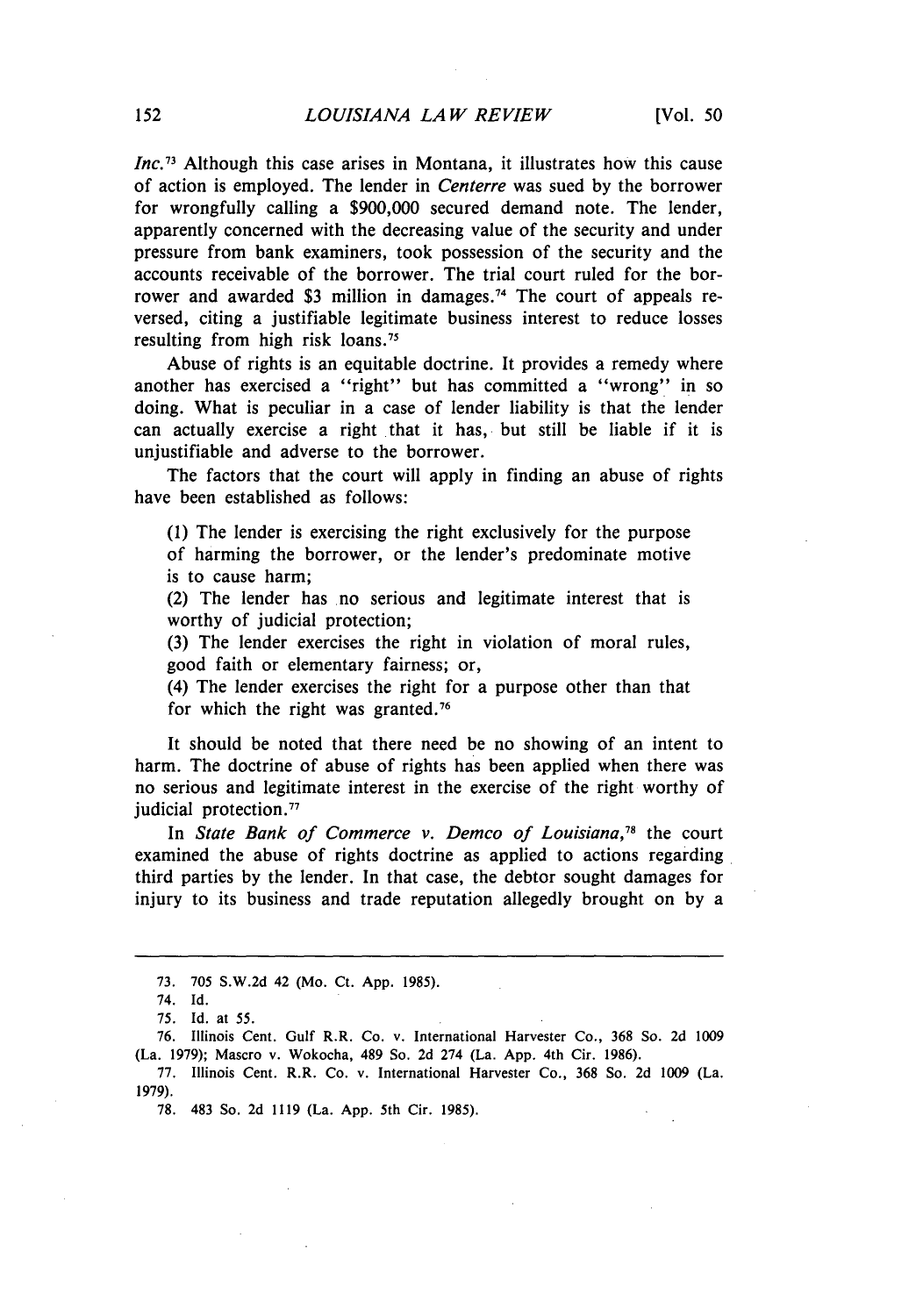#### *COMMENTS*

letter written **by** an officer of State Bank to one of Demco's debtors. <sup>79</sup> The court dismissed the demand based on abuse of rights pointing out that the plaintiff admitted in his petition that the Bank had no right to write the letter. The court reasoned that if the Bank had no such right, "then **by** definition the theory of abuse of that right cannot prevail.''80 It should be noted that the court did not dispute the existence of the doctrine as applied to lenders, it simply found that it did not apply in this case.

The courts appear to focus on the existence of a serious and legitimate interest **by** the party exercising the right. Often, a lender has a legitimate interest in protecting its stake in the loans advanced, or to be advanced. This standard may be too difficult a burden for plaintiffs to overcome.

#### *C. Tortious Interference With Business*

Louisiana courts have long recognized a cause of action .for interference with another's business relations.<sup>81</sup> In the area of lender liability, this basis may **be** utilized where a lender has influenced others not to deal with the borrower. For example, if a lender has indicated to other bank customers that a particular borrower is late in his loan payments, this may be construed as being improper influence on the part of the lender.<sup>82</sup>

Under the doctrine of tortious interference with business, "a party must show that a defendant improperly and maliciously influenced others not to deal with him.""3 The court in *Sandoiph v. P & L Hauling Contractors"* recognized the rule that an entity "has an absolute right

It is our understanding that we have an assignment of their accounts receivable and will look to you for damages for any losses suffered via failure to remit your accounts payable as mentioned within the body of this letter.

**81.** Graham v. St. Charles St. R.R. Co., 47 La. Ann. **1656, 18** So. **707 (1895)** (a railroad foreman was held liable for instructing employees not to shop at corner grocery store). See also McCoin v. McGehee, 498 So. **2d 272** (La. **App. 1st** Cir. **1986);** Ustica Enterprises v. Costello, 434 So. **2d 137** (La. **App.** 5th Cir. **1983).**

**82. A** "malicious and wanton" motive was required in *Ustica Enterprises,* 434 So. **2d** at 140.

**83.** Muslow v. **A.G.** Edwards **&** Sons, Inc., **509** So. **2d** 1012, 1021, (La. **App. 2d** Cir.), writ denied, **512** So. **2d 1183 (1987).**

84. 430 So. **2d** 102 (La. **App.** 5th Cir. **1983).**

**<sup>79.</sup>** The letter provided in pertinent part:

Please let this letter constitute a formal notice that your payment to Demco La., Inc. for services rendered should be addressed, as you have done in the past, to Demco, Inc. **c/o** State Bank of Commerce, P. **0.** Box **1527,** Slidell, Louisiana, **70459.**

**<sup>80.</sup>** 483 So. **2d** at 1122.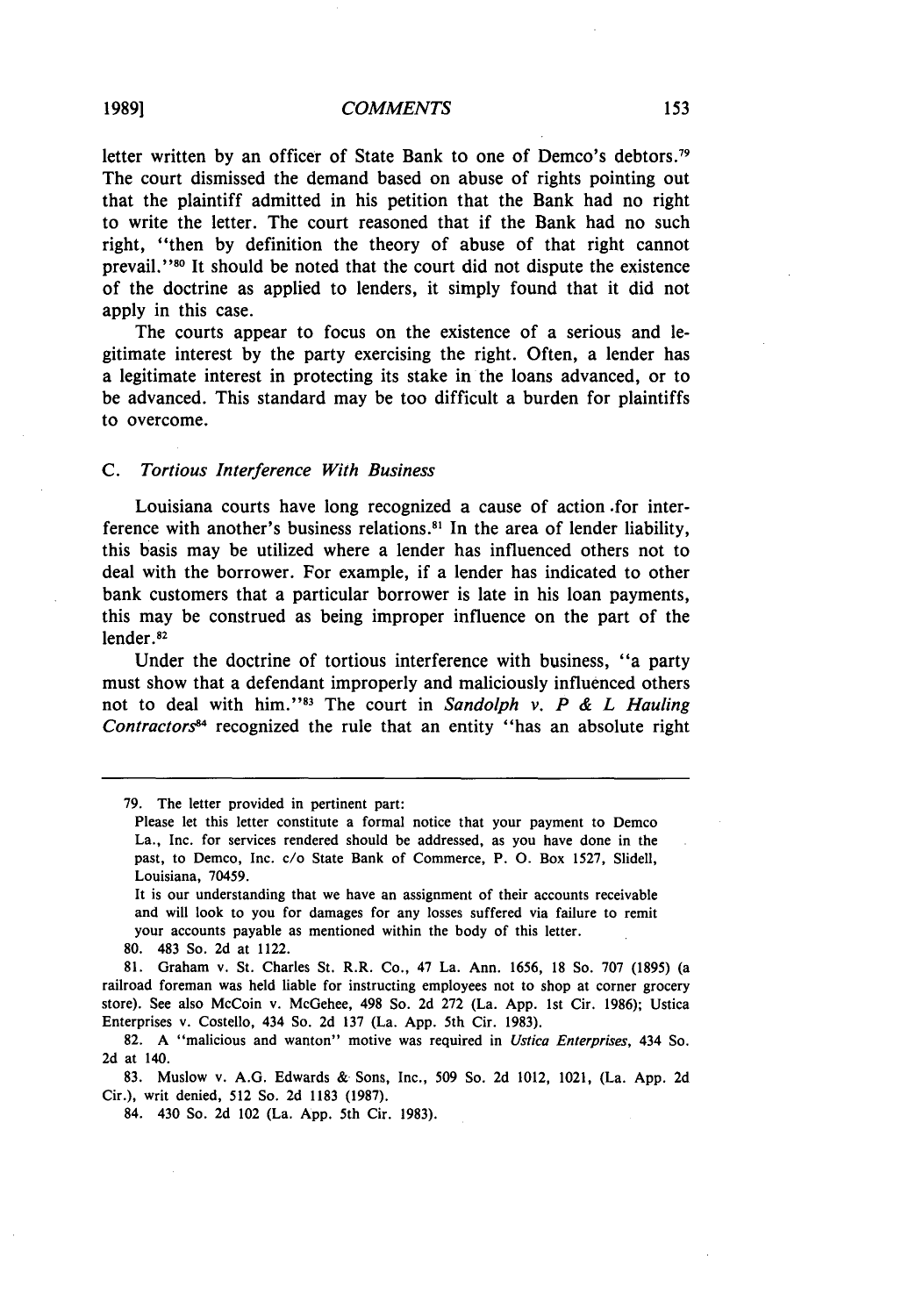to refuse to deal with another" but the right to influence others not to deal is "not as broad."<sup>85</sup>

Tortious interference with business is based on Louisiana Civil Code article 2315. The policy behind this cause of action is protection of business relations from the undue influence of third parties. It is difficult to prevail in this cause of action because one must show not only intent, but also actual interference.<sup>86</sup> Under this doctrine, it has been held that a businessman is protected from malicious and wanton interference, however, interference by actors with legitimate interests is permitted.<sup>87</sup>

In a lender liability case, the application of this doctrine is easily envisioned.<sup>88</sup> Borrowers A and B are customers of Bank and of each other. Bank has difficulty collecting from A, but collects promptly from B. Bank advises B that A may be "having trouble." B stops dealing with A. The dispositive question is whether B stopped dealing with A because of Bank's communication. Bank may have an obligation, however, to advise B of its knowledge of A under the theory that a borrower is a customer.<sup>89</sup> If Bank so advises, it absolves itself of liability to B but becomes liable to A for a breach of its fiduciary duty,<sup>90</sup> and under the doctrine of tortious interference with business.

Although the doctrine of tortious interference has not arisen in a lender liability action in Louisiana, its broad applicability affords a potential basis of liability in a broad range of facts.

#### *D. Tortious Interference With Contract*

Until now, no cause of action existed in this state for intentional interference with contractual rights.<sup>91</sup> In fact, Louisiana has been the only "American state that does not recognize the action for tortious interference with contractual relations. **"92** An action for intentional in-

<sup>85.</sup> Id. at 103.

<sup>86.</sup> Actual interference may result in a loss. Although intent may be present, if no actual interference resulting in loss occurred, then the plaintiff will not prevail.

<sup>87.</sup> McCoin v. McGehee, 498 So. 2d 272 (La. App. 1st Cir. 1986).

<sup>88.</sup> See State Nat'l Bank v. Farah Mfg. Co., 678 S.W.2d 661 (Tex. Civ. App. 1984).

<sup>89.</sup> See supra text accompanying notes 60 and 61.

<sup>90.</sup> See supra text accompanying notes 23-29.

<sup>91.</sup> Kline v. Eubanks, 109 La. 241, 33 So. 211 (1902), overruled by 9 to 5 Fashions, Inc. v. Spurney, 538 So. 2d 228 (La. 1989) (cause of action for tortious interference with contract does not exist in Louisiana). Louisiana courts have hinted that they may be willing to accept this cause of action for some time. See State Bank of Commerce v. Demco of La., Inc., 483 So. 2d 1119 (La. App. 5th Cir. 1986); Sanborn v. Oceanic Contractors, Inc. 448 So. 2d 91 (La. 1984); and PPG Industries v. Bean Dredging, 447 So. 2d 1058, (La. 1984).

<sup>92. 9</sup> to 5 Fashions, Inc. **v.** Spurney, 538 So. 2d 228 (La. 1989).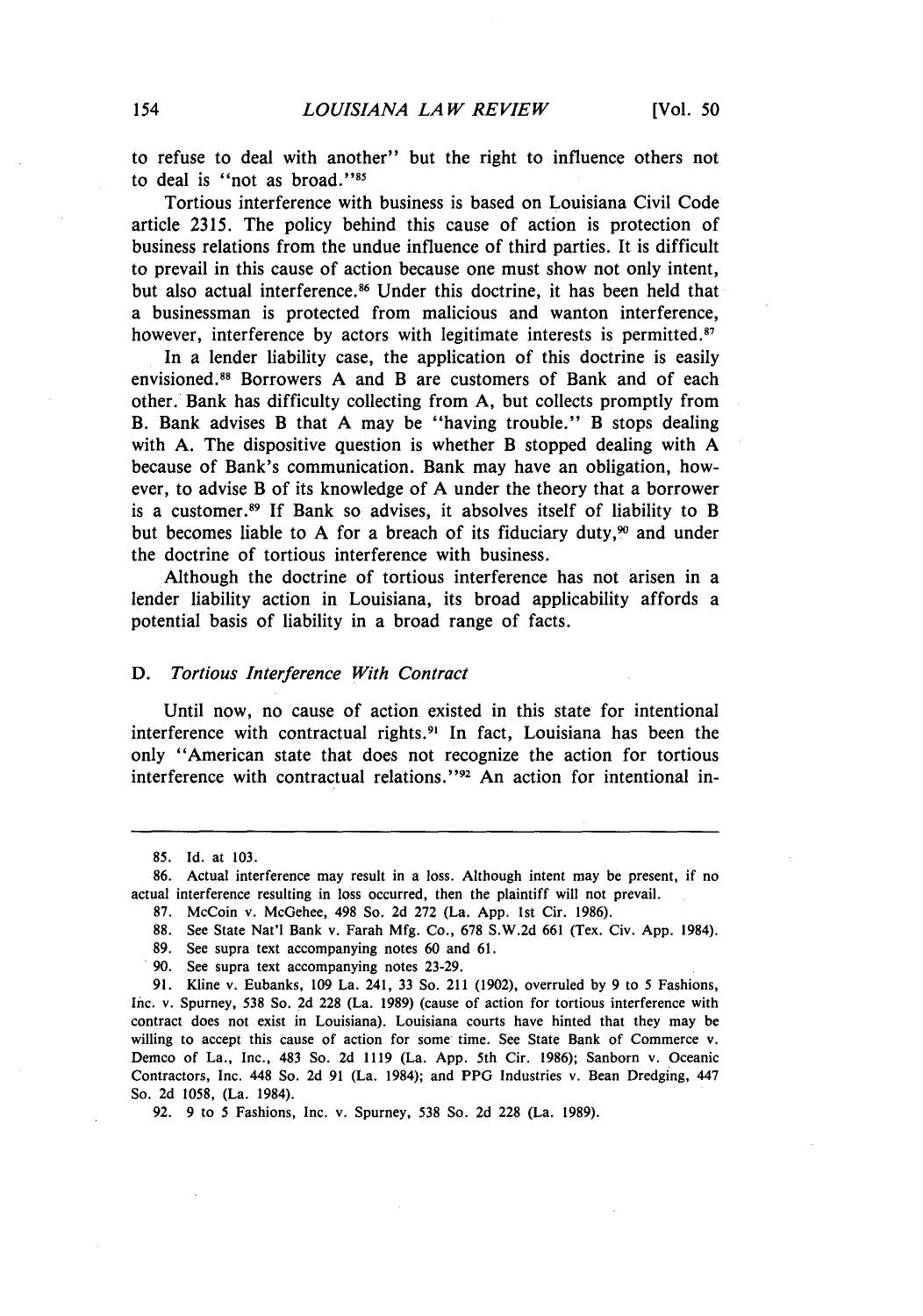terference with performance of contract by a third person, however, has been recognized in the Second Restatement of Torts for years.<sup>93</sup>

Overruling eighty-seven years of jurisprudence, the supreme court recognized this cause of action in the recent case of *9 to 5 Fashions, Inc. v. Spurney.94* A supplier of uniforms to the Louisiana World Exposition sued an officer of the exposition after it went bankrupt. The supplier alleged that the officer was personally liable for failing to appoint a coordinator between the fabric manufacturer and the fair. The plaintiff claimed that these actions resulted in too much fabric being ordered. The trial court awarded damages to the fabric company.<sup>95</sup> The appellate court reduced damages, but otherwise affirmed.<sup>96</sup> The supreme court reversed the decision, but explicitly recognized a cause of action for intentional interference with contractual rights.

In the arena of lender liability, a typical case arising under this theory of liability would be as follows.<sup>97</sup> A is a borrower. Bank, in an effort to protect its loan to A, states that unless A obtains permission from Bank before paying other creditors, Bank will call its outstanding loan. Not only may the borrower have a cause of action, but the creditors who were not paid may have an action because their contractual relations were impaired as well.<sup>98</sup>

Although a lender may act to protect its legitimate financial interest, this does not confer an absolute privilege to interfere with the debtor's

93. Restatement (Second) of Torts § 766 (1977) reads:

One who intentionally and improperly interferes with the performance of a contract (except a contract to marry) between another and a third person by inducing or otherwise causing the third person not to perform the contract, is subject to liability to the other for the pecuniary loss resulting to the other from the failure of the third person to perform the contract.

94. 538 So. 2d 228 (La. 1989). Tortious interference has significant ramifications in the lender liability arena. Many cases have been litigated in other jurisdictions based on this cause of action. See State Nat'l Bank v. Farah Mfg. Co., 678 S.W.2d 661, (Tex. Civ. App. 1984); Davis v. Lewis, 487 S.W.2d 411 (Tex. Civ. App. 1972), and Leonard Duckworth, Inc. v. Michael Field & Co., 516 F.2d 952 (5th Cir. 1975). But see Sterner v. Marathon Oil Co., 767 S.W.2d 686 (Tex. 1989), overruling Black Lake Pipe Line Co.

v. Union Constr. Co., 538 S.W.2d 80 (Tex. 1976).

95. \$101,438 in damages were awarded.

96. 9 to 5 Fashions, Inc. v. Spurney, 520 So. 2d 1276 (La. App. 5th Cir. 1988). The court reduced damages to \$45,308.

97. The facts of this hypothetical are taken largely from the case of Melmed v. Lake County Nat'l Bank, 727 F.2d 1399 (6th Cir. 1984).

98. Usually, if the borrower goes bankrupt and the creditor is left unpaid, the creditor may pursue his claim against the solvent party, the bank. See Note, Equitable Subordination and Analogous Theories of Lender Liability: Toward a New Model of "Control," 65 Tex. 'L. Rev. 801 (1987).